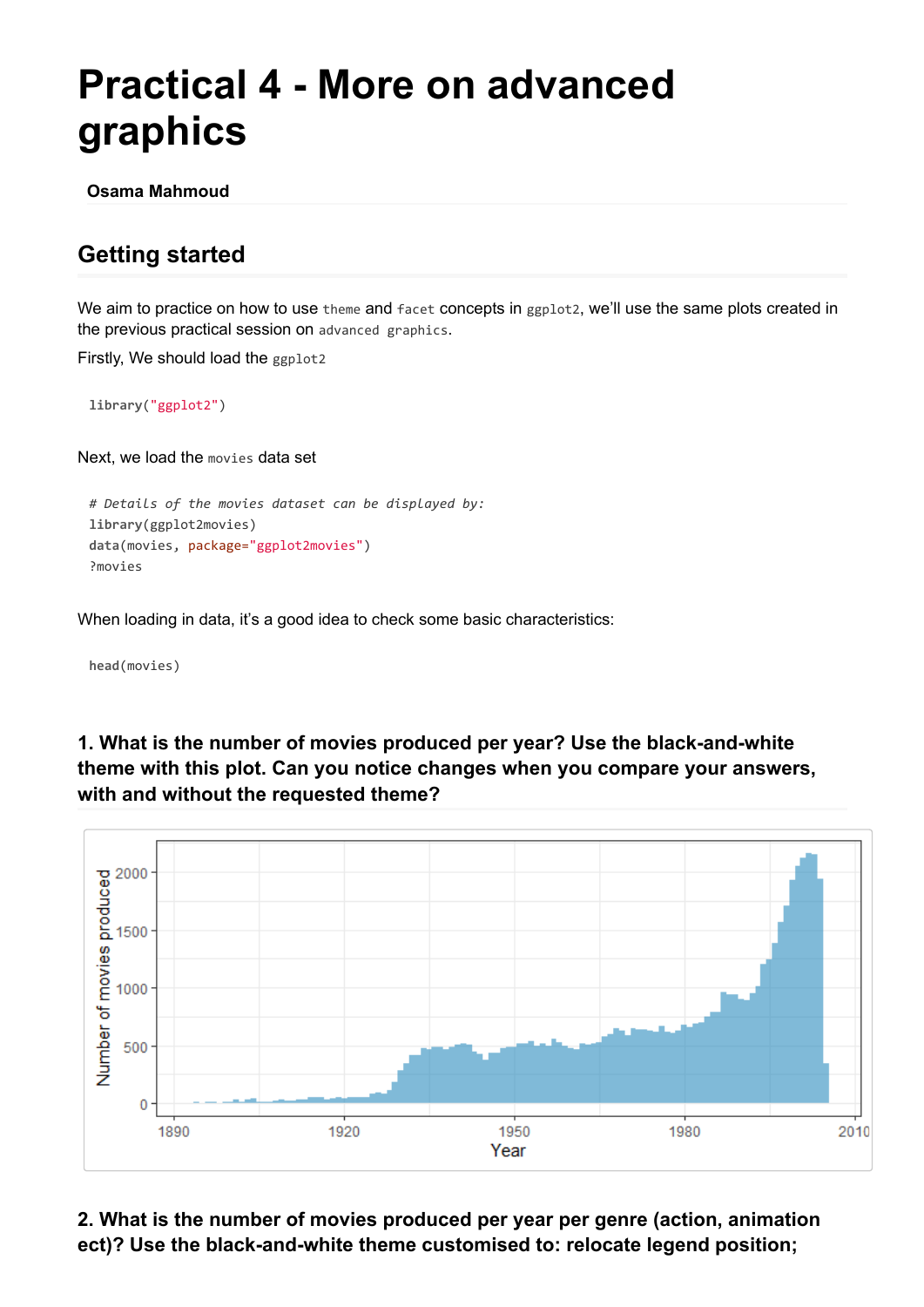```
# TIP: You need first to create a genre variable:
genre <- rep(0, nrow(movies))
for(i in 18:24)
{
  genre[movies[,i]==1] <- names(movies)[i]
}; genre[genre==0] <- "Unknown"
movies$Genre <- genre
```


### **3. Is there a difference on rating depending on genre? Use the black-and-white theme customised to get the axis.text: bold, of 12 font size; with an angle of 45; with horizontal justification to right (hjust = 1)**



#### **4. Does the length of the movie change per genre? (you may use facet\_wrap)**